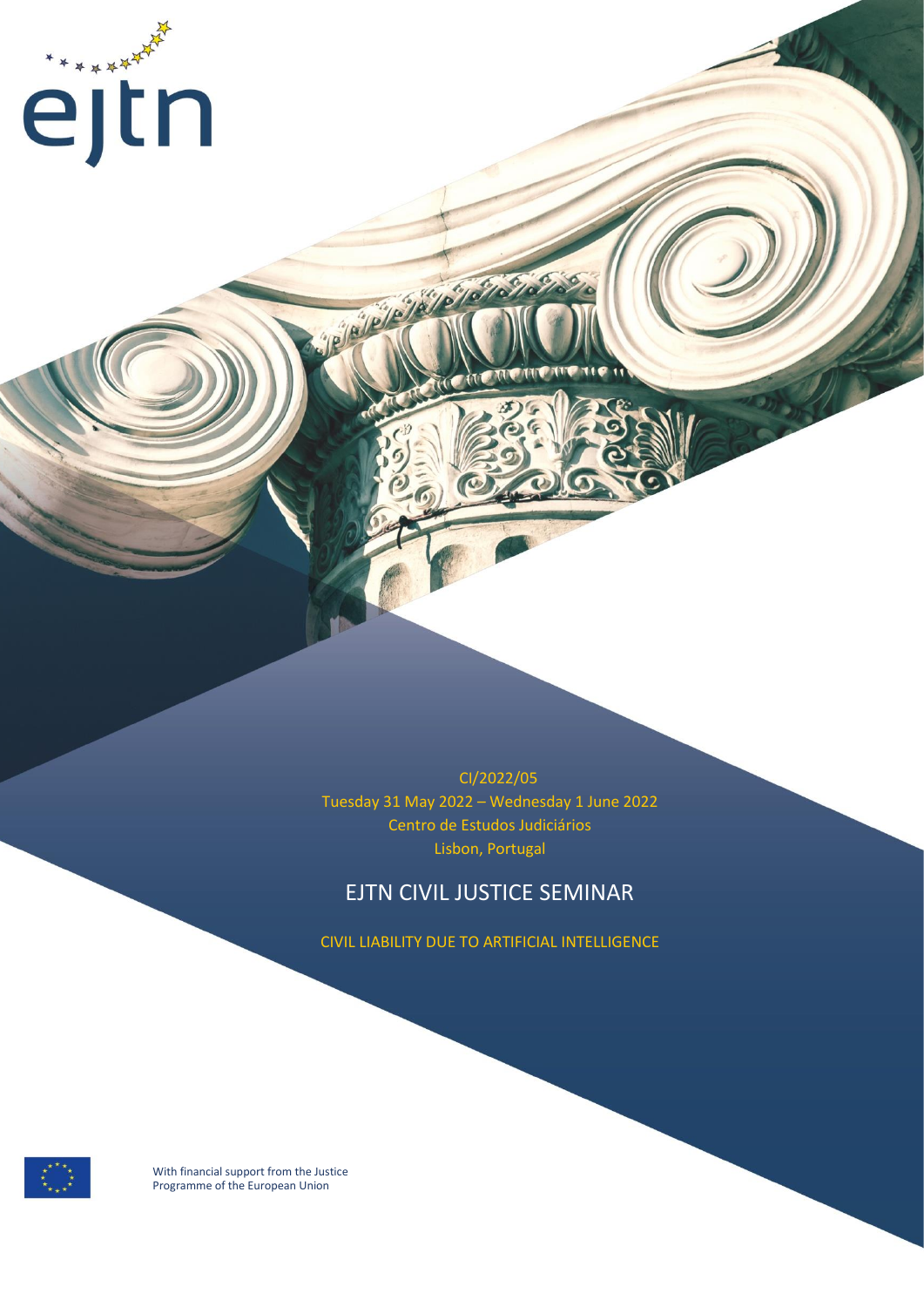# **PRESENTATION / AIMS**

Artificial Intelligence (AI) has the immense potential to benefit our way of living but it's already undeniable it creates new risks of extensive and serious damages.

Damages caused by AI can arise in the context of contractual relationships or regardless of any previous relationship with the injured party.

It is arguable conventional tort law and contractual liability systems can always ensure adequate distribution of risks and fair compensation of damages.

**TUESDAY, 31 MAY 2022**

These new challenges have pushed European Institutions to undertake several initiatives aimed for the harmonization of the rules on AI, including on civil liability.

Through presentations by Legal Experts on the matter followed by active discussion between Experts and Participants, this seminar aims to:

- Raise awareness on how AI operates and the challenges it presents to conventional tort law and contractual liability systems.
- Analyze and compare national and EU rules already in place pertaining to the matter.
- Provide knowledge of EU legislation being prepared.

## **PROGRAMME**

| TUESDAY, 31 MAY 2022                                                                          |                                                                                                                   |                                                                                                                          |  |
|-----------------------------------------------------------------------------------------------|-------------------------------------------------------------------------------------------------------------------|--------------------------------------------------------------------------------------------------------------------------|--|
| $9.00 - 9.15$                                                                                 | <b>Arrival and registration of participants</b>                                                                   |                                                                                                                          |  |
| $9.15 - 9.30$                                                                                 | Opening and presentation of the seminar<br><b>Pre-training knowledge assessment</b>                               | Patrícia COSTA - Activity Coordinator (EJTN/CEJ)<br>Daniel GRAUR - Junior Project Manager (EJTN)                         |  |
| ROUND TABLE: - CIVIL LIABILITY IN THE EU FOR THE USE OF ARTIFICIAL INTELLIGENCE – AN OVERVIEW |                                                                                                                   |                                                                                                                          |  |
| $9.30 - 10.15$                                                                                | perspectives                                                                                                      | EU legal framework: current and future Jean-Sébastien BORGHETTI - Professor, Panthéon-Assas<br>Université, Paris, France |  |
| $10.15 - 11.00$                                                                               | The EU Parliament proposal for the regulation of<br>civil liability of AI-based systems: a critical<br>assessment | Andrea BERTOLINI - Professor, Scuola Superiore<br>Sant'Anna, Pisa, Italy                                                 |  |
| $11.00 - 11.30$                                                                               | Coffee break                                                                                                      |                                                                                                                          |  |
| $11.30 - 12.15$                                                                               | Cross-border litigation regarding civil liability for<br>jurisdiction and law applicable                          | the use of AI in the context of EU Regulations on Rui VOUGA - Court of Appeal Judge, Lisbon, Portugal                    |  |
| $12.15 - 12.45$                                                                               | <b>Discussion Experts/Participants</b>                                                                            |                                                                                                                          |  |
| $12.45 - 14.15$                                                                               | <b>Lunch break</b>                                                                                                |                                                                                                                          |  |
| CIVIL LIABILITY IN THE EU FOR THE USE OF ARTIFICIAL INTELLIGENCE: SPECIFIC CONTEXTS - PART I  |                                                                                                                   |                                                                                                                          |  |
| $14.15 - 15.00$                                                                               | Autonomous vehicles, robots, drones, and similar<br>things                                                        | José A. R. L. GONZÁLEZ - Professor, Universidade Lusíada,<br>Lisbon, Portugal                                            |  |
| 15.00 - 15.15                                                                                 | <b>Discussion Expert/Participants</b>                                                                             |                                                                                                                          |  |
| <b>WORKSHOP</b>                                                                               |                                                                                                                   |                                                                                                                          |  |
| $15.15 - 16.15$                                                                               | <b>Division of Participants into groups</b><br><b>Case Study 1</b>                                                | <b>Experts/Participants</b>                                                                                              |  |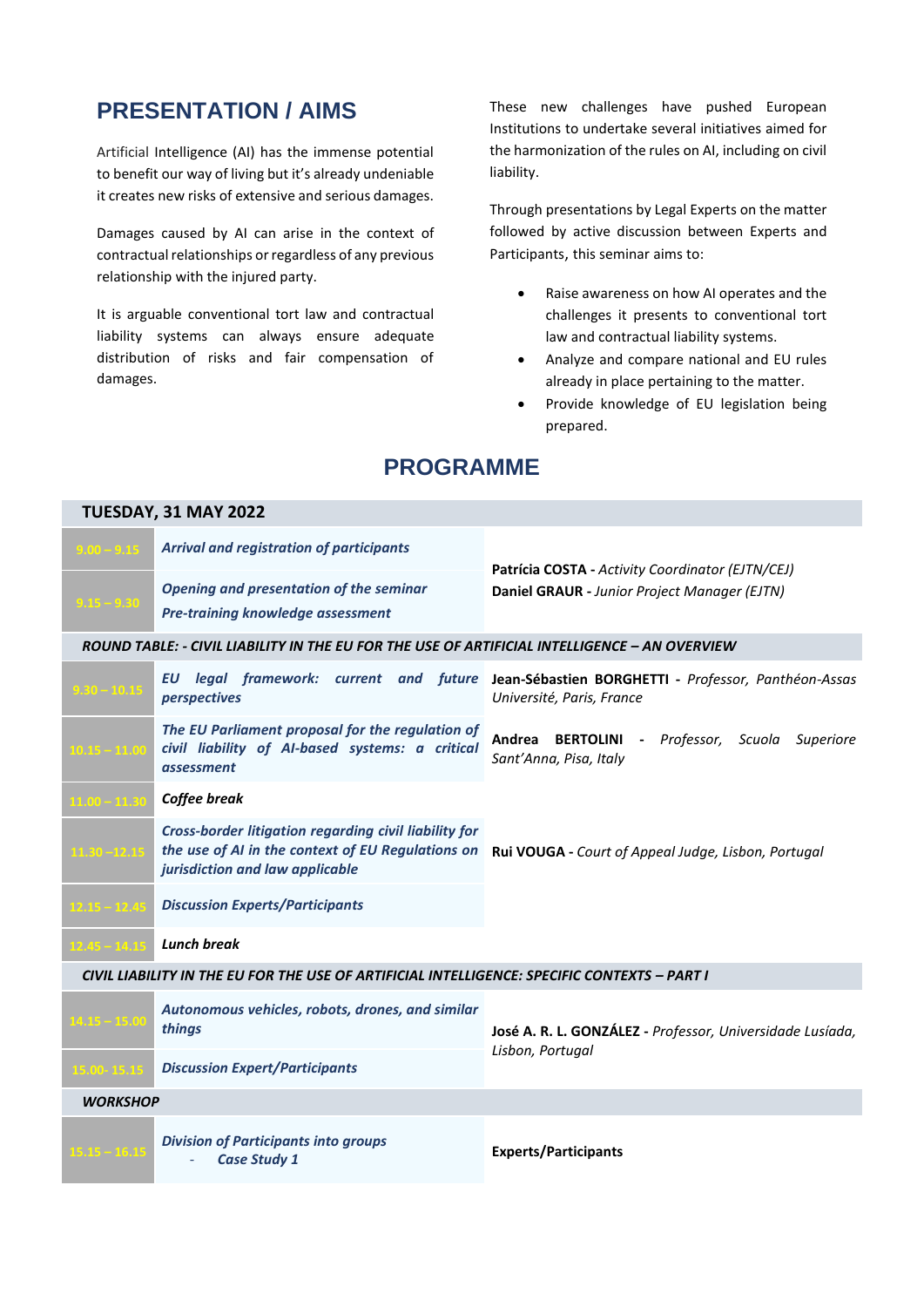| $16.15 - 16.30$                                                                               | Coffee break                                                                              |                                                                                                                                 |  |
|-----------------------------------------------------------------------------------------------|-------------------------------------------------------------------------------------------|---------------------------------------------------------------------------------------------------------------------------------|--|
| $16.30 - 17.15$                                                                               | <b>Plenary discussion</b><br><b>Case Study 1</b>                                          |                                                                                                                                 |  |
| <b>END OF DAY 1</b>                                                                           |                                                                                           |                                                                                                                                 |  |
| WEDNESDAY, 1 JUNE 2022                                                                        |                                                                                           |                                                                                                                                 |  |
| $9.15 - 9.30$                                                                                 | <b>Arrival and registration of participants</b>                                           | Patrícia COSTA - Activity Coordinator (EJTN/CEJ)<br>Daniel GRAUR - Junior Project Manager (EJTN)                                |  |
| THE ROLE OF EUROPEAN JUDICIAL NETWORK IN CIVIL AND COMMERCIAL MATTERS                         |                                                                                           |                                                                                                                                 |  |
| $9.30 - 10.00$                                                                                | The Role of EJN national point of contact in<br>assisting national judges and prosecutors | Rosa LIMA TEIXEIRA - Portuguese Point of Contact for the<br>European Judicial Network in Civil and Commercial<br><b>Matters</b> |  |
| $10.00 - 10.15$                                                                               | <b>Discussion Expert/Participants</b>                                                     |                                                                                                                                 |  |
| CIVIL LIABILITY IN THE EU FOR THE USE OF ARTIFICIAL INTELLIGENCE: SPECIFIC CONTEXTS – PART II |                                                                                           |                                                                                                                                 |  |
| $10.15 - 11.00$                                                                               | Artificial Intelligence, facial recognition, and<br>privacy rights                        | José A. R. L. GONZÁLEZ - Professor, Universidade Lusíada,<br>Lisbon, Portugal                                                   |  |
| $11.00 - 11.30$                                                                               | Coffee break                                                                              |                                                                                                                                 |  |
| $11.30 - 12.15$                                                                               | Artificial Intelligence in digital and financial<br>markets                               | Mafalda MIRANDA BARBOSA - Professor, University of<br>Coimbra, Portugal                                                         |  |
| $12.15 - 12.45$                                                                               | <b>Discussion Experts/Participants</b>                                                    |                                                                                                                                 |  |
| $12.45 - 14.15$                                                                               | <b>Lunch break</b>                                                                        |                                                                                                                                 |  |
| $14.15 - 15.00$                                                                               | Artificial Intelligence in healthcare                                                     | Susana NAVAS NAVARRO - Professor, Universitat<br>Autònoma de Barcelona, Spain                                                   |  |
| $15.00 - 15.15$                                                                               | <b>Discussion Expert/Participants</b>                                                     |                                                                                                                                 |  |
| <b>WORKSHOP</b>                                                                               |                                                                                           |                                                                                                                                 |  |
| $15.15 - 16.15$                                                                               | <b>Division of Participants into groups</b><br><b>Case Studies 2 and 3</b>                |                                                                                                                                 |  |
| $16.15 - 16.30$                                                                               | Coffee break                                                                              | <b>Experts/Participants</b>                                                                                                     |  |
| $16.30 - 17.15$                                                                               | <b>Plenary Discussion</b><br><b>Case Studies 2 and 3</b>                                  |                                                                                                                                 |  |
| 17.15-17.30                                                                                   | <b>Post-training Knowledge Assessment</b>                                                 | Patrícia COSTA - Activity Coordinator (EJTN/CEJ)<br>Daniel GRAUR - Junior Project Manager (EJTN)                                |  |
| <b>END OF SEMINAR</b>                                                                         |                                                                                           |                                                                                                                                 |  |